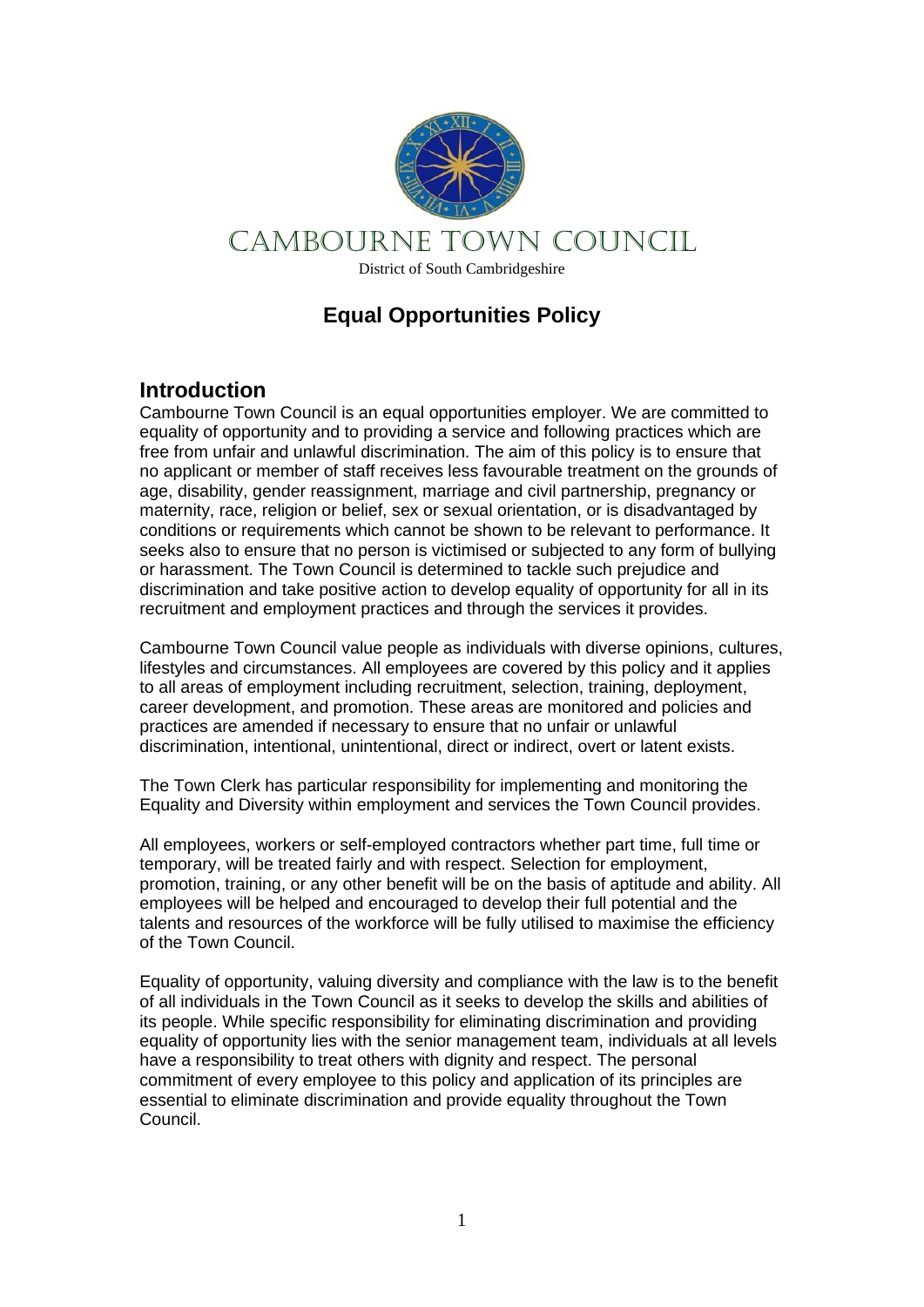## **Our Commitment as an Employer**

- To create an environment in which individual differences and the contributions of our staff are recognised and valued.
- Every employee, worker or self-employed contractor is entitled to a working environment that promotes dignity and respect to all. No form of intimidation, bullying or harassment will be tolerated.
- Training, development and progression opportunities are available to all staff.
- Equality in the workplace is good management practice and makes sound business sense.
- We will review all our employment practices and procedures to ensure fairness.

## **Our Commitment as a Service Provider**

- We aim to provide services to which all clients are entitled regardless of age, disability, gender reassignment, marriage and civil partnership, pregnancy or maternity, race, religion or belief, sex or sexual orientation, offending past, caring responsibilities or social class.
- We will make sure that our services are delivered equitably and meet the diverse needs of our service users and clients by assessing and meeting the diverse needs of our clients.
- This policy is fully supported by the senior management team.
- This policy will be monitored and reviewed annually.
- We have clear procedures that enable our clients, candidates for jobs and employees to raise a grievance or make a complaint if they feel they have been unfairly treated.
- Breaches of our equality and diversity policy will be regarded as misconduct and could lead to disciplinary proceedings.

# **Equal Opportunity Policy Statements**

AGE

We will:

• ensure that people of all ages are treated with respect and dignity;

• ensure that people of working age are given equal access to our employment, training, development and promotion opportunities; and

• challenge discriminatory assumptions about younger and older people.

### **DISABILITY**

We will:

• provide any reasonable adjustments to ensure disabled people have access to our services and employment opportunities;

• challenge discriminatory assumptions about disabled people; and

• seek to continue to improve access to information by ensuring availability of: loop systems; Braille facilities; alternative formatting; and sign language interpretation.

### RACE

We will:

- challenge racism wherever it occurs;
- respond swiftly and sensitively to racists incidents; and
- actively promote race equality in the Town Council.

### GENDER

We will:

• challenge discriminatory assumptions about women and men;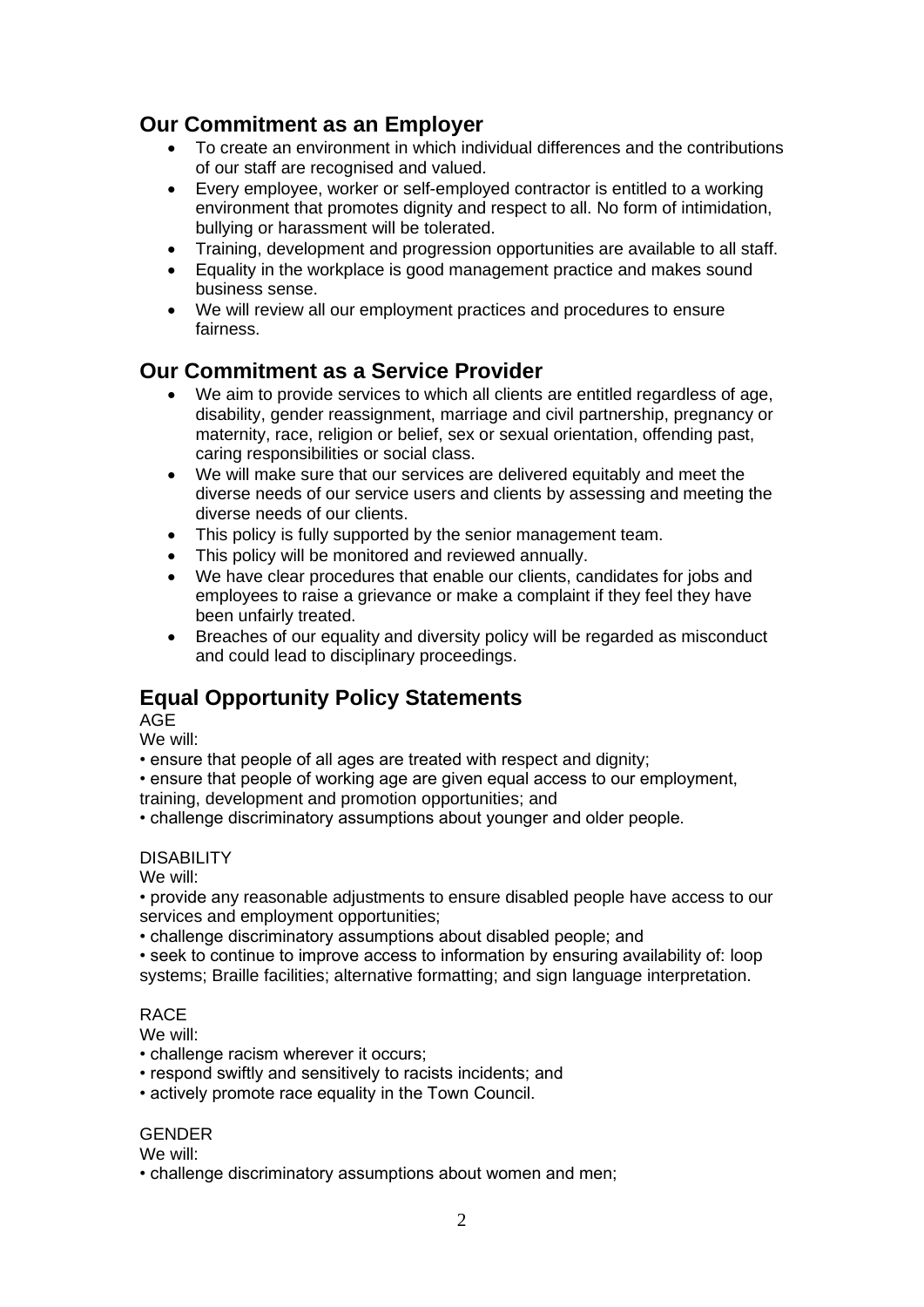• take positive action to redress the negative effects of discrimination against women and men;

• offer equal access for women and men to representation, services, employment, training and pay and encourage other organisations to do the same; and

• provide support to prevent discrimination against transsexual people who have or who are about to undergo gender reassignment.

#### SEXUAL ORIENTATION

We will:

• ensure that we take account of the needs of lesbians and gay men; and

• promote positive images of lesbians, gay men and bisexuals.

#### RELIGION OR BELIEF

We will:

• ensure that employees' religion or beliefs and related observances are respected and accommodated wherever possible; and

• respect people's beliefs where the expression of those beliefs does not impinge on the legitimate rights of others.

#### PREGNANCY OR MATERNITY

We will:

• Ensure that people are treated with respect and dignity and that a positive image is promoted regardless of pregnancy or maternity;

• challenge discriminatory assumptions about the pregnancy or maternity of our employees; and

• ensure that no individual is disadvantaged and that we take account of the needs of our employees' pregnancy or maternity.

#### MARRIAGE OR CIVIL PARTNERSHIP

We will:

• Ensure that people are treated with respect and dignity and that a positive image is promoted regardless of marriage or civil partnership;

• challenge discriminatory assumptions about the marriage or civil partnership of our employees; and

• ensure that no individual is disadvantaged and that we take account of the needs of our employees' marriage or civil partnership.

#### EX-OFFENDERS

We will:

• prevent discrimination against our employees regardless of their offending background (except where there is a known risk to children or vulnerable adults).

#### EQUAL PAY

We will:

• ensure that all employees, male or female, have the right to the same contractual pay and benefits for carrying out the same work, work rated as equivalent work or work of equal value.

We recognise our responsibilities under the Equality Act 2010, and are committed to meeting them in full. We believe that a culture that embraces equality and values diversity will help us to ensure that everyone feels involved and included in our services and activities.